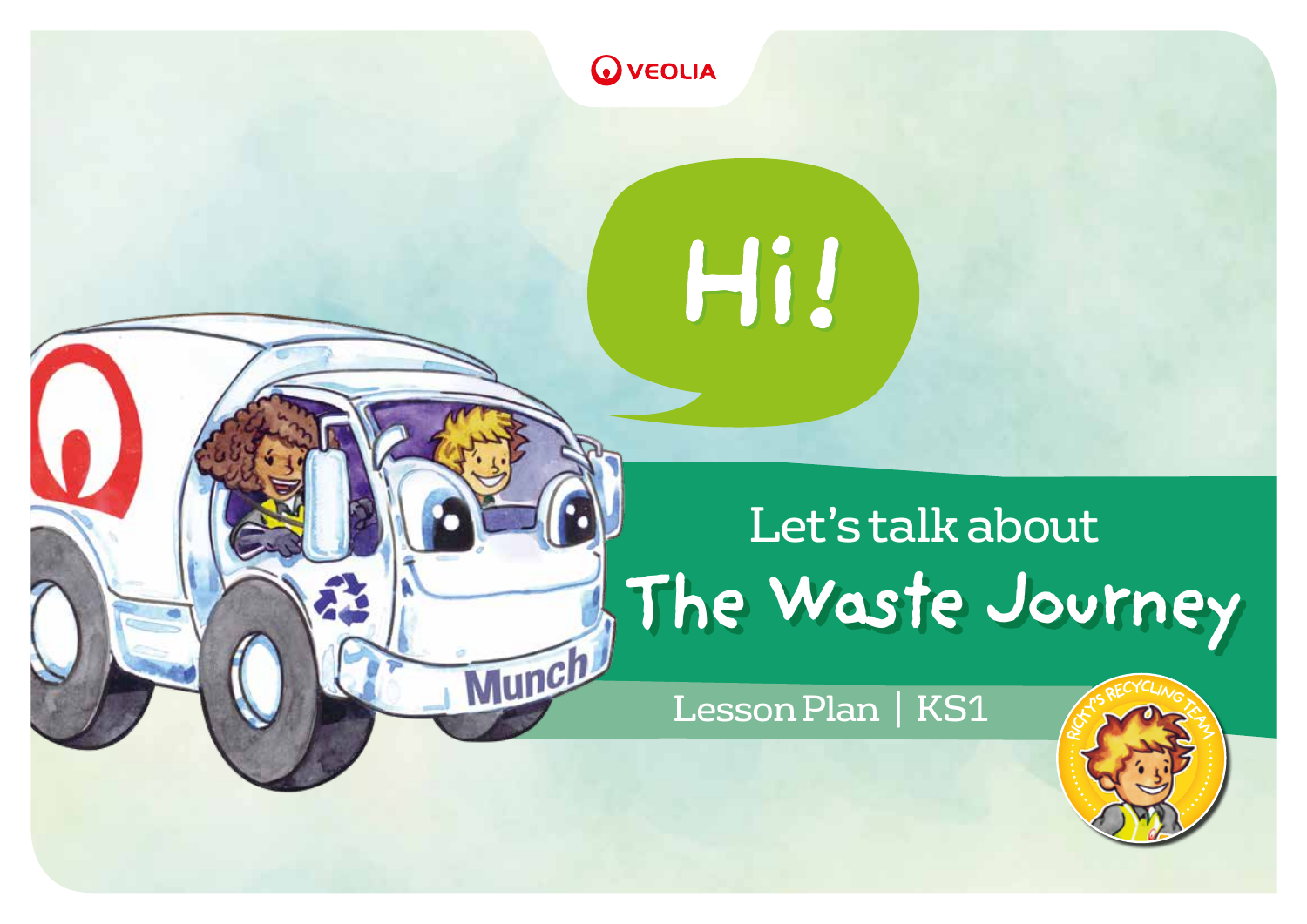## Introduction

Waste or rubbish is what people throw away because they no longer need or want it, or they are required to dispose of something. Almost everything we do creates waste and as a society we are currently producing more waste than ever before.

We need to take responsibility for our waste. The best way to deal with waste is to avoid producing it in the first place. There are ways to reduce the amount of waste going into the bin as well. For example some items, such as vegetable waste, can be composted to make quality garden compost. Many of the items that we throw away can be reused for different purposes or recycled to make new products.

To lead into this lesson, initiate a discussion based on the following questions:

- Who knows what waste is?
- Where do we put our classroom waste?

## Main Lesson

The first part of this session is to make children aware that they help decide where waste ends up. And their choices have consequences.

### Activity 1: The Greentown Litterbugs

Read "The Greentown Litterbugs" narrative to the students. After reading the narrative ask the following questions:

1. What items did they bring on their picnic? *Answer: Bananas, newspaper, plastic bowl, etc*

2. What did they do with their waste? *Answer: Left all of it at the picnic site*

3. What should they have done with…?

(a) The newspaper? *Answer: Brought it home to recycle*

(b) Lizzie and Lucas's glass bottle and aluminium can? *Answer: Recycled them*

(c) The hard plastic container (Tupperware)? *Answer: Taken it home to reuse*

(d) The banana peels? *Answer: Thrown them in the bin or taken them home to compost*

Continue with the PowerPoint to highlight the journey of four different types of waste. Plastic, glass, newspaper and crisp packet. Discuss with the children that not all waste goes to the same place. Use images on the PowerPoint as hints to prompt the children with ideas.

### Activity 2: The Journey of Waste

Split the class into four equal groups. Each group will help follow and arrange the journey of a plastic bottle, crisp packet, glass bottle and newspaper through to where they end up. It is advised that you have four 'stations' set up around the classroom for each group to move around. Use the waste journey activity image cards and place one set on each station. Instruct the children that they are going to become waste detectives and must find out where all the waste goes!

Children must place the cards in the correct order to complete the task. Once each group has correctly placed the cards in order, it is time for each group to move round to the next piece of waste. Continue this until each group has completed all four stations (approx. 5 mins on each).

Talk through the journey of each item from start to finish using the PowerPoint.